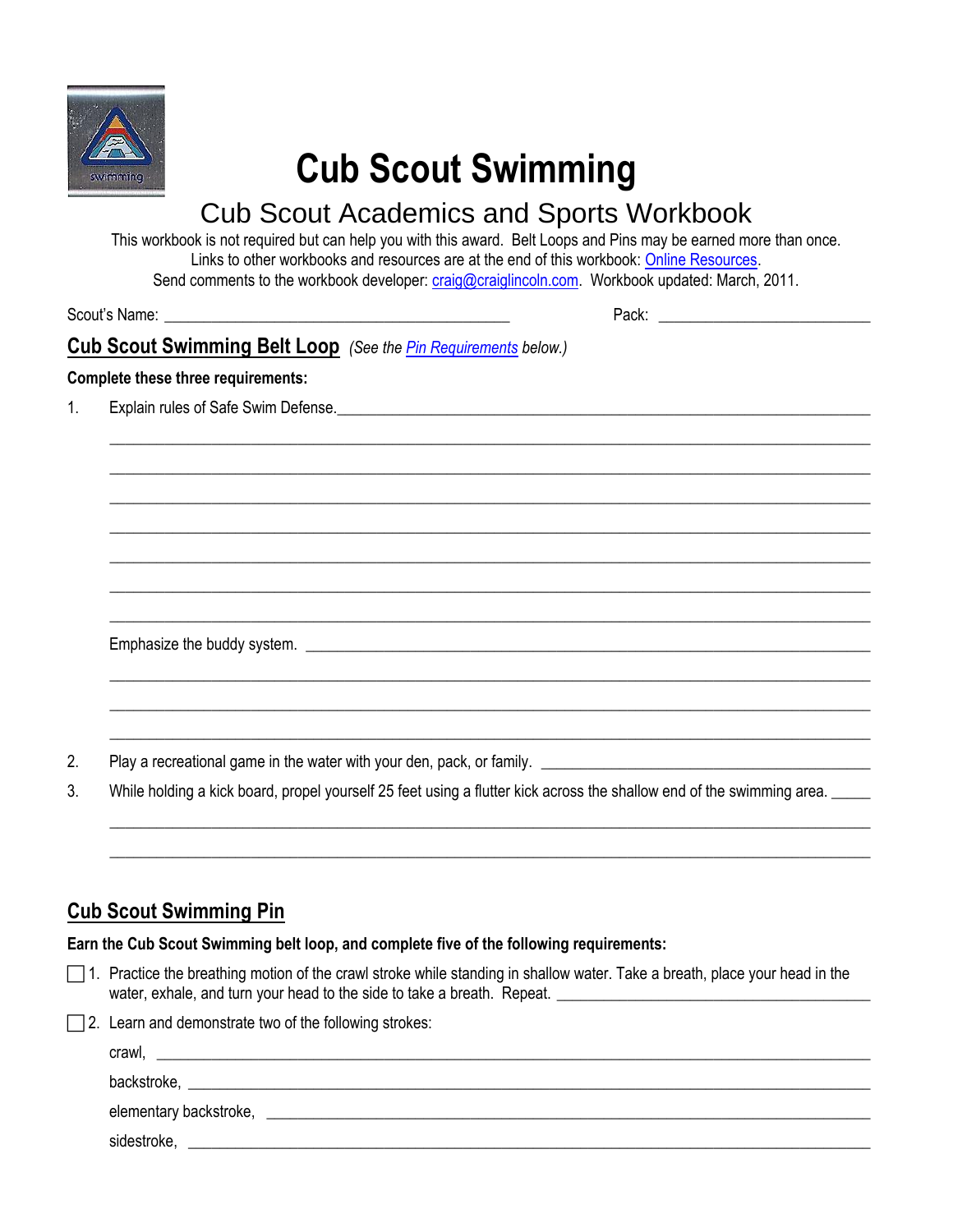| Cub Scout Swimming Award p. 2 |                                                                                                                                                                                                                                      | <b>Cub Scout Workbook</b>                                   |                                                                                                                       |  |  |
|-------------------------------|--------------------------------------------------------------------------------------------------------------------------------------------------------------------------------------------------------------------------------------|-------------------------------------------------------------|-----------------------------------------------------------------------------------------------------------------------|--|--|
|                               |                                                                                                                                                                                                                                      |                                                             |                                                                                                                       |  |  |
|                               | $\Box$ 3. Learn and demonstrate two of the following floating skills:                                                                                                                                                                |                                                             |                                                                                                                       |  |  |
|                               |                                                                                                                                                                                                                                      |                                                             |                                                                                                                       |  |  |
|                               | facedown float, <u>example and the set of the set of the set of the set of the set of the set of the set of the set of the set of the set of the set of the set of the set of the set of the set of the set of the set of the se</u> |                                                             |                                                                                                                       |  |  |
|                               |                                                                                                                                                                                                                                      |                                                             |                                                                                                                       |  |  |
|                               |                                                                                                                                                                                                                                      |                                                             |                                                                                                                       |  |  |
|                               |                                                                                                                                                                                                                                      |                                                             |                                                                                                                       |  |  |
|                               |                                                                                                                                                                                                                                      |                                                             |                                                                                                                       |  |  |
|                               |                                                                                                                                                                                                                                      |                                                             |                                                                                                                       |  |  |
|                               |                                                                                                                                                                                                                                      |                                                             |                                                                                                                       |  |  |
|                               |                                                                                                                                                                                                                                      |                                                             |                                                                                                                       |  |  |
|                               |                                                                                                                                                                                                                                      |                                                             | 6. Visit with a lifeguard and talk about swimming safety in various situations (pool, entitled as a second section of |  |  |
|                               |                                                                                                                                                                                                                                      |                                                             |                                                                                                                       |  |  |
|                               |                                                                                                                                                                                                                                      |                                                             |                                                                                                                       |  |  |
|                               |                                                                                                                                                                                                                                      |                                                             |                                                                                                                       |  |  |
|                               |                                                                                                                                                                                                                                      |                                                             |                                                                                                                       |  |  |
|                               |                                                                                                                                                                                                                                      |                                                             |                                                                                                                       |  |  |
|                               |                                                                                                                                                                                                                                      |                                                             |                                                                                                                       |  |  |
|                               |                                                                                                                                                                                                                                      |                                                             |                                                                                                                       |  |  |
|                               |                                                                                                                                                                                                                                      |                                                             |                                                                                                                       |  |  |
|                               |                                                                                                                                                                                                                                      |                                                             |                                                                                                                       |  |  |
|                               |                                                                                                                                                                                                                                      |                                                             |                                                                                                                       |  |  |
|                               |                                                                                                                                                                                                                                      |                                                             |                                                                                                                       |  |  |
|                               | Explain the four rescue techniques:                                                                                                                                                                                                  |                                                             |                                                                                                                       |  |  |
|                               |                                                                                                                                                                                                                                      |                                                             |                                                                                                                       |  |  |
|                               |                                                                                                                                                                                                                                      |                                                             |                                                                                                                       |  |  |
|                               |                                                                                                                                                                                                                                      |                                                             |                                                                                                                       |  |  |
|                               |                                                                                                                                                                                                                                      |                                                             |                                                                                                                       |  |  |
|                               |                                                                                                                                                                                                                                      |                                                             |                                                                                                                       |  |  |
|                               |                                                                                                                                                                                                                                      |                                                             |                                                                                                                       |  |  |
|                               |                                                                                                                                                                                                                                      |                                                             |                                                                                                                       |  |  |
| 8.                            | Take swimming lessons.                                                                                                                                                                                                               |                                                             |                                                                                                                       |  |  |
|                               |                                                                                                                                                                                                                                      | <u> 1980 - Johann Stoff, amerikansk politiker (d. 1980)</u> |                                                                                                                       |  |  |
|                               |                                                                                                                                                                                                                                      |                                                             |                                                                                                                       |  |  |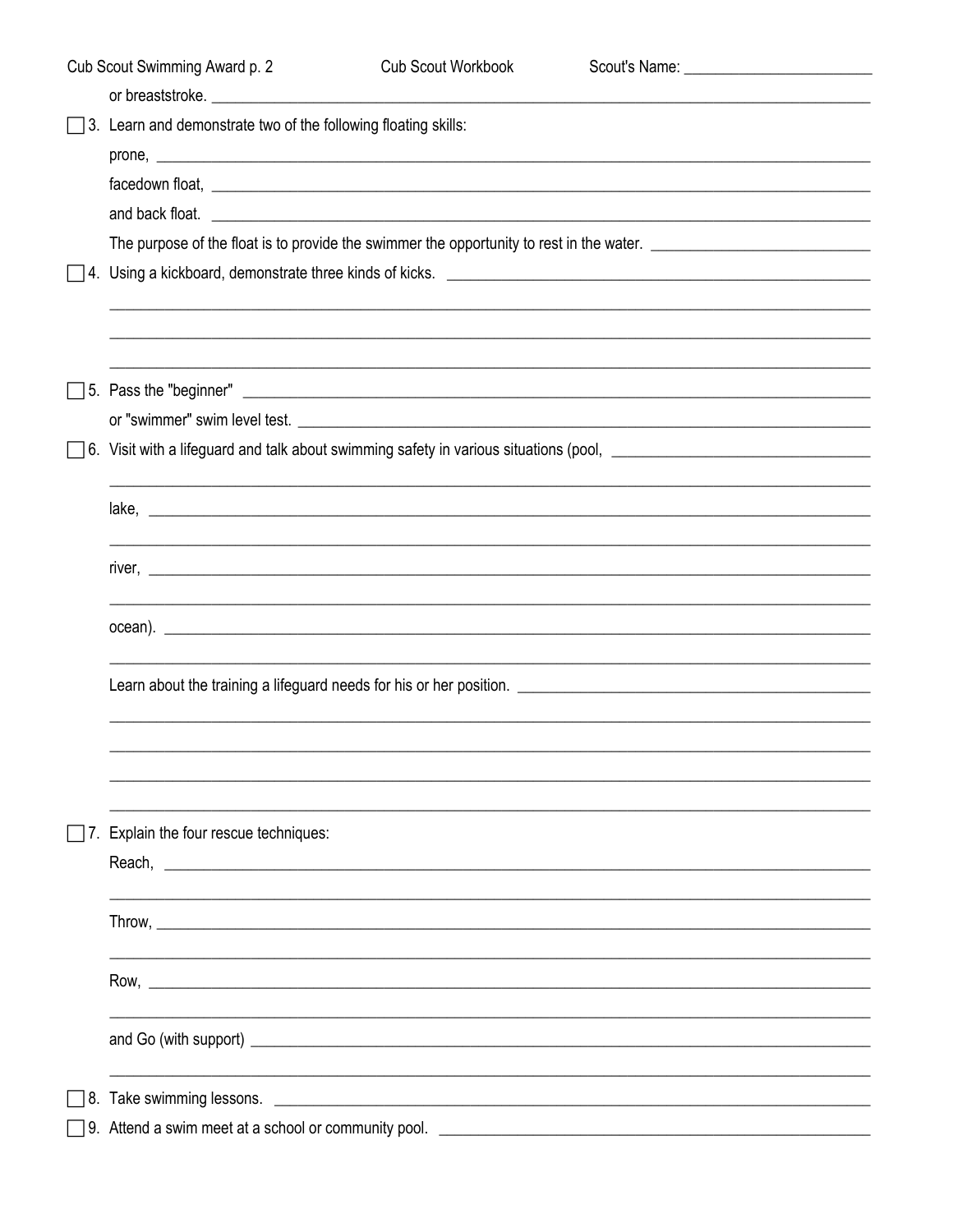|  |  | Cub Scout Swimming Award p. 3 |  |  |  |
|--|--|-------------------------------|--|--|--|
|--|--|-------------------------------|--|--|--|

<span id="page-2-0"></span>

| 10. Tread water for 30 seconds.                                                                                                                                                   |                                                                                                                                |  |  |  |  |
|-----------------------------------------------------------------------------------------------------------------------------------------------------------------------------------|--------------------------------------------------------------------------------------------------------------------------------|--|--|--|--|
|                                                                                                                                                                                   | 11. Learn about a U.S. swimmer who has earned a medal in the Olympics. Tell your den or an adult family member what you        |  |  |  |  |
|                                                                                                                                                                                   |                                                                                                                                |  |  |  |  |
|                                                                                                                                                                                   |                                                                                                                                |  |  |  |  |
|                                                                                                                                                                                   |                                                                                                                                |  |  |  |  |
|                                                                                                                                                                                   |                                                                                                                                |  |  |  |  |
|                                                                                                                                                                                   | 12. Demonstrate the proper use of a mask and snorkel in a swimming area where your feet can touch the bottom.                  |  |  |  |  |
| <b>Online Resources</b> (Use any Internet resource with caution and only with your parent's or guardian's supervision.)<br>Tiger: http://meritbadge.org/wiki/index.php/Tiger      | Wolf: http://meritbadge.org/wiki/index.php/Wolf                                                                                |  |  |  |  |
| <b>Bear: http://meritbadge.org/wiki/index.php/Bear</b>                                                                                                                            | Webelos: http://meritbadge.org/wiki/index.php/Webelos                                                                          |  |  |  |  |
| Cub Scout Workbooks: ► http://meritbadge.org/wiki/index.php/CSW -or- ► Academics / Sports                                                                                         |                                                                                                                                |  |  |  |  |
| Webelos Activity Badge Workbooks: ► usscouts.org -or- ► meritbadge.org                                                                                                            |                                                                                                                                |  |  |  |  |
| Boy Scouts of America: http://www.scouting.org/                                                                                                                                   | Guide to Safe Scouting<br>► Age-Appropriate Guidelines for Activities                                                          |  |  |  |  |
| <b>Requirement Resources</b><br>These resources and much more are at: http://meritbadge.org/wiki/index.php/Cub_Scout_Swimming:                                                    |                                                                                                                                |  |  |  |  |
| <b>Cub Scout Swimming Belt Loop Requirements</b>                                                                                                                                  |                                                                                                                                |  |  |  |  |
| 1. Safe Swim Defense - Buddy System.                                                                                                                                              |                                                                                                                                |  |  |  |  |
| <b>Cub Scout Swimming Pin Requirements</b>                                                                                                                                        |                                                                                                                                |  |  |  |  |
| 1. The "Crawl stroke" is the Freestyle                                                                                                                                            |                                                                                                                                |  |  |  |  |
| 2. Freestyle - Backstroke - Elementary Backstroke - eHow Instructions: Elementary Backstroke - Sidestroke - Breaststroke<br>3. Float - Teaching kids to float - Survival Floating |                                                                                                                                |  |  |  |  |
|                                                                                                                                                                                   | 4. Teaching kids to kick - Flutter Kick (or Freestyle Kick) - Frog Kick (or Breastroke Kick) - Dolfin Kick (or Butterfly Kick) |  |  |  |  |
| 5. BSA Swim Test                                                                                                                                                                  |                                                                                                                                |  |  |  |  |
| 6. Safe Swim Defense<br>7. Reach, Throw, Row, Go (with animated graphics at the bottom of the page)                                                                               |                                                                                                                                |  |  |  |  |
| 8. How to Swim                                                                                                                                                                    |                                                                                                                                |  |  |  |  |
| 10. Tread Water<br>11. Michael Phelps, Mark Spitz                                                                                                                                 |                                                                                                                                |  |  |  |  |
| 12. Snorkeling                                                                                                                                                                    |                                                                                                                                |  |  |  |  |
| <b>General Resources</b>                                                                                                                                                          |                                                                                                                                |  |  |  |  |
| American Red Cross: http://www.redcross.org                                                                                                                                       | YMCA: http://www.ymca.net/                                                                                                     |  |  |  |  |
| International Swimming Hall of Fame: http://www.ishof.org                                                                                                                         | United States Diving Inc.: http://www.usdiving.org                                                                             |  |  |  |  |
| USA Swimming: http://www.usswim.org                                                                                                                                               |                                                                                                                                |  |  |  |  |